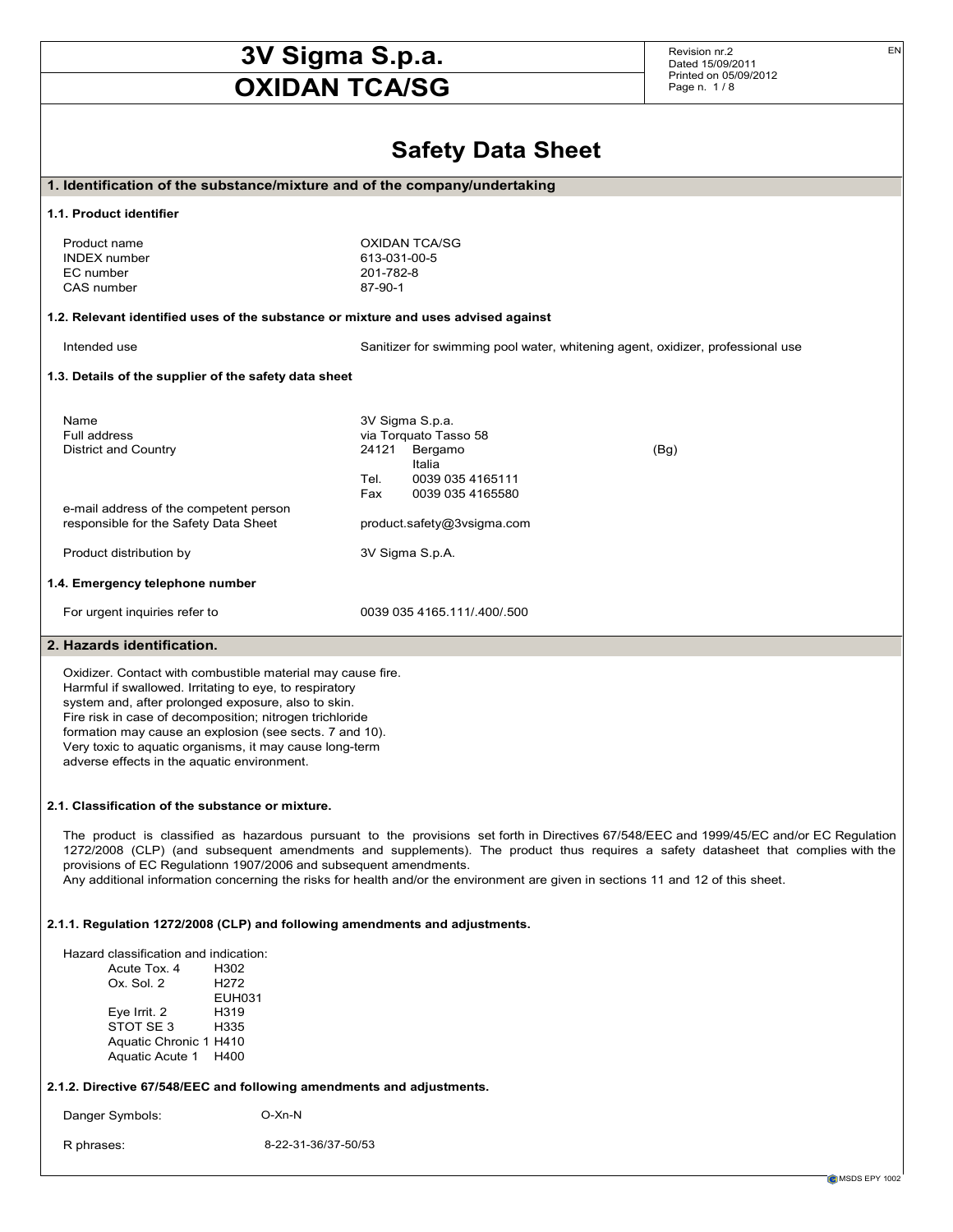Revision nr.2 Dated 15/09/2011 Printed on 05/09/2012 Page n. 2 / 8

EN

The full wording of the Risk (R) and hazard (H) phrases is given in section 16 of the sheet.

#### **2.2. Label elements.**

Hazard labelling pursuant to EC Regulation 1272/2008 (CLP) and subsequent amendments and supplements.

Pictograms:

Warning: Danger

| Hazard indication: |                                                                                           |
|--------------------|-------------------------------------------------------------------------------------------|
| H302               | Harmful if swallowed.                                                                     |
| H <sub>272</sub>   | May intensify fire; oxidiser.                                                             |
| <b>EUH031</b>      | Contact with acids liberates toxic gas.                                                   |
| H319               | Causes serious eye irritation.                                                            |
| H335               | May cause respiratory irritation.                                                         |
| H410               | Very toxic to aguatic life with long lasting effects.                                     |
| <b>EUH206</b>      | Warning! Do not use together with other products. May release dangerous gases (chlorine). |
|                    |                                                                                           |

Caution recommendations:

| P210      | Keep away from heat / sparks / open flames / hot surfaces. No smoking.                           |
|-----------|--------------------------------------------------------------------------------------------------|
| P264      | Wash hands thoroughly after handling.                                                            |
| P280      | Wear protective gloves / protective clothing / eye protection / face protection.                 |
| P301+P312 | IF SWALLOWED: Call a POISON CENTER or doctor / physician if you feel unwell.                     |
| P304+P340 | IF INHALED: Remove victim to fresh air and keep at rest in a position comfortable for breathing. |
| P370+P378 | In case of fire: Use (see 5.1). for extinction.                                                  |
|           |                                                                                                  |

**Contains:** TRICHLOROISOCYANURIC ACID

INDEX. 613-031-00-5

#### **2.3. Other hazards.**

Information not available.

#### **3. Composition/information on ingredients.**

#### **3.1. Substances.**

#### **Contains:**

| Identification.                  |                                   | Conc. %. | Classification 67/548/EEC.              | Classification 1272/2008 (CLP).                                                                                                                                                             |  |
|----------------------------------|-----------------------------------|----------|-----------------------------------------|---------------------------------------------------------------------------------------------------------------------------------------------------------------------------------------------|--|
| <b>TRICHLOROISOCYANURIC ACID</b> |                                   |          |                                         |                                                                                                                                                                                             |  |
| CAS.<br>EC.                      | 87-90-1<br>201-782-8              | 100      | R31, O R 8, Xn R22, Xi R36/37, N R50/53 | Ox. Sol. 2 H272, Acute Tox. 4 H302, Eye Irrit. 2 H319,<br>STOT SE 3 H335, Aquatic Acute 1 H400, Aquatic Chronic 1 H410,<br><b>EUH031</b>                                                    |  |
| <b>INDFX</b>                     | 613-031-00-5                      |          |                                         |                                                                                                                                                                                             |  |
|                                  | Dangerous for the Environment (N) |          |                                         | $T^+$ = Very Toxic(T+), T = Toxic(T), Xn = Harmful(Xn), C = Corrosive(C), Xi = Irritant(Xi), O = Oxidizing(O), E = Explosive(E), F+ = Extremely Flammable(F+), F = Highly Flammable(F), N = |  |

The full wording of the Risk (R) and hazard (H) phrases is given in section 16 of the sheet.

#### **3.2. Mixtures.**

Information not relevant.

#### **4. First aid measures.**

#### **4.1. Description of first aid measures.**

EYES: Irrigate copiously with clean, fresh water for at least 15 minutes. Seek medical advice.

SKIN: Wash immediately with plenty of water. Remove contaminated clothing. If irritation persists, seek medical attention. Wash contaminated clothing before using them again.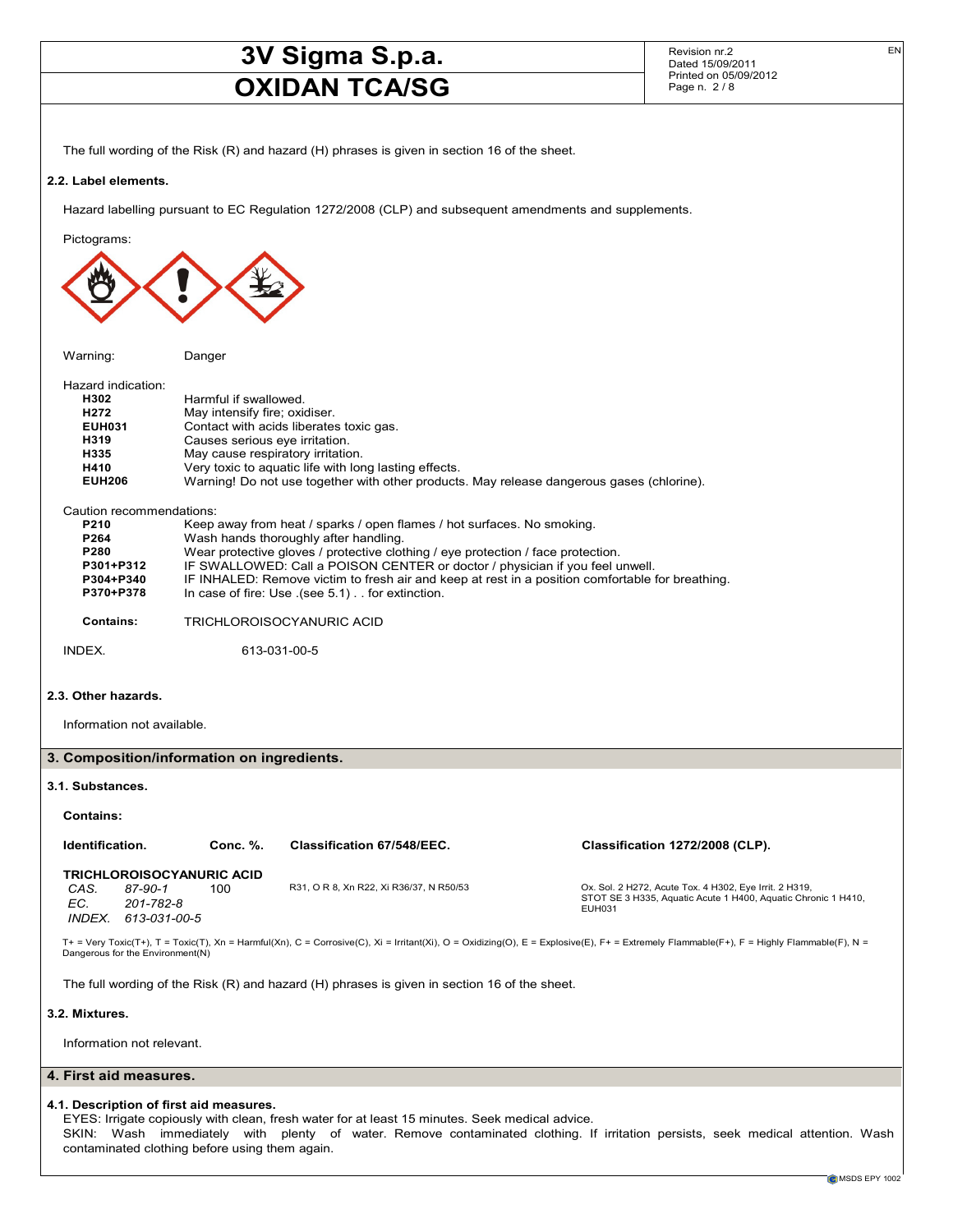Revision nr.2 Dated 15/09/2011 Printed on 05/09/2012 Page n. 3 / 8

EN

INHALATION: Remove to open air. If breathing is irregular, seek medical advice. INGESTION: Obtain immediate medical attention. Induce vomiting only if indicated by the doctor. Never give anything by mouth to an unconscious person.

#### **4.2. Most important symptoms and effects, both acute and delayed.**

For symptoms and effects caused by the contained substances see chap. 11.

**4.3. Indication of any immediate medical attention and special treatment needed.**

Follow doctor's orders.

#### **5. Firefighting measures.**

#### **5.1. Extinguishing media.**

SUITABLE EXTINGUISHING MEDIA

Use extinction equipment containing carbon dioxide, foam and chemical powders. For product leaks and spills that do not catch fire, nebulised water can be used to dispel flammable fumes and protect the individuals taking part in stemming the leak. EXTINGUISHING MEDIA WHICH SHALL NOT BE USED FOR SAFETY REASONS Do not use water.

#### **5.2. Special hazards arising from the substance or mixture.**

HAZARDS CAUSED BY EXPOSURE IN THE EVENT OF FIRE Do not breathe combustion products (carbon oxide, toxic pyrolysis products, etc).

#### **5.3. Advice for firefighters.**

GENERAL INFORMATION

In the case of fire, use jets of water to cool the containers to prevent the risk of explosions (product decomposition and excess pressure) and the development of substances potentially hazardous for health. Always wear full fire prevention gear. SPECIAL PROTECTIVE EQUIPMENT FOR FIRE-FIGHTERS

Hardhat with visor, fireproof clothing (fireproof jacket and trousers with straps around arms, legs and waist) work gloves (fireproof, cut proof and dielectric), self-respirator (self-protector).

#### **6. Accidental release measures.**

#### **6.1. Personal precautions, protective equipment and emergency procedures.**

Eliminate sources of ignition (cigarettes, flames, sparks, etc.) from the area in which the leak occurred. If there are no contraindications, spray powder with water to prevent the formation of dust. Use breathing equipment if powders are released into the air. Block the leakage if there is no hazard. Do not handle damaged containers or leaked product before donning appropriate protective gear. Send away individuals who are not suitably equipped. For information on risks for the environmental and health, respiratory tract protection, ventilation and personal protection equipment, see the other sections of this sheet.

#### **6.2. Environmental precautions.**

The product must not penetrate the sewer system, surface water, ground water and neighbouring areas.

#### **6.3. Methods and material for containment and cleaning up.**

Use spark proof mechanical tools to collect the leaked product and place in a plastic container. If there are no contraindications, use jets of water to eliminate product residues. Make sure the leakage site is well aired. Contaminated material should be disposed of in compliance with the provisions set forth in point 13.

#### **6.4. Reference to other sections.**

Any information on personal protection and disposal is given in sections 8 and 13.

#### **7. Handling and storage.**

#### **7.1. Precautions for safe handling.**

Ensure that there is an adequate earthing system for the equipment and personnel.

#### **7.2. Conditions for safe storage, including any incompatibilities.**

Store only in the original container. Follow the instructions of the supplier. Store in a ventilated and dry place, far away from sources of ignition.

#### **7.3. Specific end use(s).**

Information not available.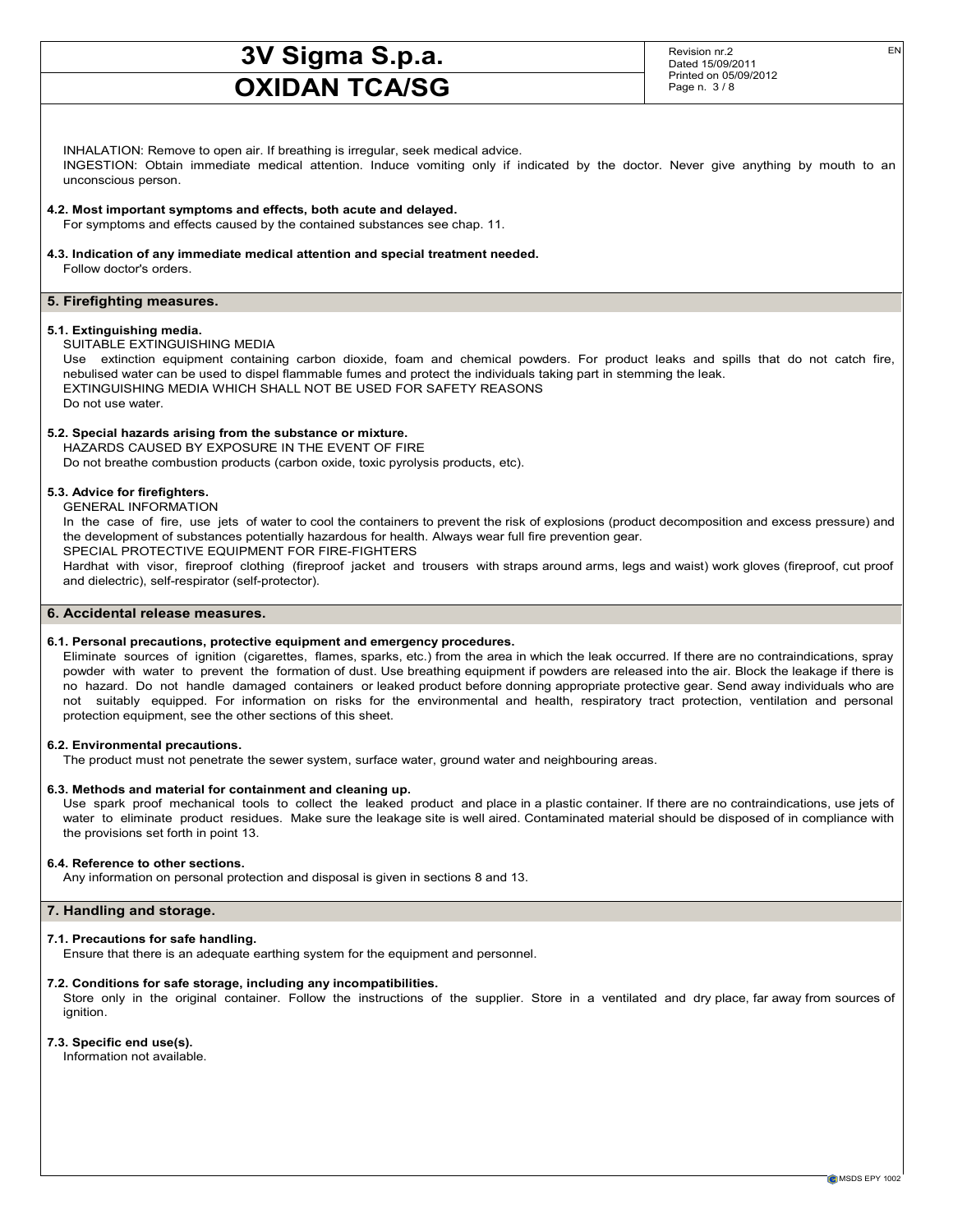Revision nr.2 Dated 15/09/2011 Printed on 05/09/2012 Page n. 4 / 8

#### **8. Exposure controls/personal protection.**

Limit values: TLV not established. We suggest the Chlorine limits TLV/TWA = 0,5 ppm - TLV/STEL = 1 ppm (ACGIH).

#### **8.1. Control parameters.**

Information not available.

#### **8.2. Exposure controls.**

As the use of adequate technical equipment must always take priority over personal protection equipment, make sure that the workplace is well aired through effective local aspiration or bad air vent. If such operations do not make it possible to keep the concentration of the product below the permitted workplace exposure thresholds a suitable respiratory tract protection must be used. See product label for hazard details during use. Ask your chemical substance suppliers for advice when choosing personal protection equipment. Personal protection equipment must comply with the rules in force indicated below.

HAND PROTECTION

Protect hands with category I (ref. Directive 89/686/EEC and standard EN 374) work gloves, such as those in latex, PVC or equivalent. The following should be considered when choosing work glove material: degradation, breakage times and permeation. Work glove resistance to preparations should be checked before use, as it can be unpredictable. Gloves' limit depends on the duration of exposure. EYE PROTECTION

Wear protective airtight goggles (ref. standard EN 166).

SKIN PROTECTION

Wear category I professional long-sleeved overalls and safety footwear (ref. Directive 89/686/CEE and standard EN 344). Wash body with soap and water after removing overalls.

RESPIRATORY PROTECTION

If the threshold value for one or more of the substances present in the preparation for daily exposure in the workplace or to a fraction established by the company's prevention and protection service is exceeded, wear an FFP3 (ref. standard EN 141) type half mask.

The use of breathing protection equipment, such as masks with organic vapour and dust/mist cartridges, is necessary in the absence of technical measures limiting worker exposure. The protection provided by masks is in any case limited.

If the substance in question is odourless or its olfactory threshold is higher than the relative exposure limit and in the event of an emergency, or when exposure levels are unknown or the concentration of oxygen in the workplace is less than 17% volume, wear self-contained, open-circuit compressed air breathing apparatus (ref. standard EN 137) or fresh air hose breathing apparatus for use with full face mask, half mask or mouthpiece (ref. standard EN 138).

In the presence of risks of exposure to splashes or squirts during work, adequate mouth, nose and eye protection should be used to prevent accidental absorption.

All appropriate action must be taken to ensure that the above substance or preparation (blend, solution, dispersion, etc.) does not come into contact, even by accident, with acids, by adopting suitable technological and/or organisational measures.

#### **9. Physical and chemical properties.**

#### **9.1. Information on basic physical and chemical properties.**

| Appearance                             | solid                |
|----------------------------------------|----------------------|
| Colour                                 | white                |
| Odour                                  | pungent              |
| Odour threshold.                       | Not available.       |
| pH.                                    | 3 (1 % in H2O)       |
| Melting or freezing point.             | $^{\circ}$ C<br>247  |
| Boiling point.                         | Not applicable.      |
| Distillation range.                    | Not available.       |
| Flash point.                           | Not applicable.      |
| <b>Evaporation Rate</b>                | Not available.       |
| Flammability of solids and gases       | Not highly flammable |
| Lower inflammability limit.            | Not available.       |
| Upper inflammability limit.            | Not available.       |
| Lower explosive limit.                 | Not available.       |
| Upper explosive limit.                 | Not available.       |
| Vapour pressure.                       | < 0,002 Pa           |
| Vapour density                         | Not available.       |
| Specific gravity.                      | $1,9 - 2,1$<br>Kg/l  |
| Solubility                             | soluble in water     |
| Partition coefficient: n-octanol/water | 0.94                 |
| Ignition temperature.                  | Not available.       |
| Decomposition temperature.             | Not available.       |
| Viscosity                              | Not available.       |
| Reactive Properties                    | Not available.       |
|                                        |                      |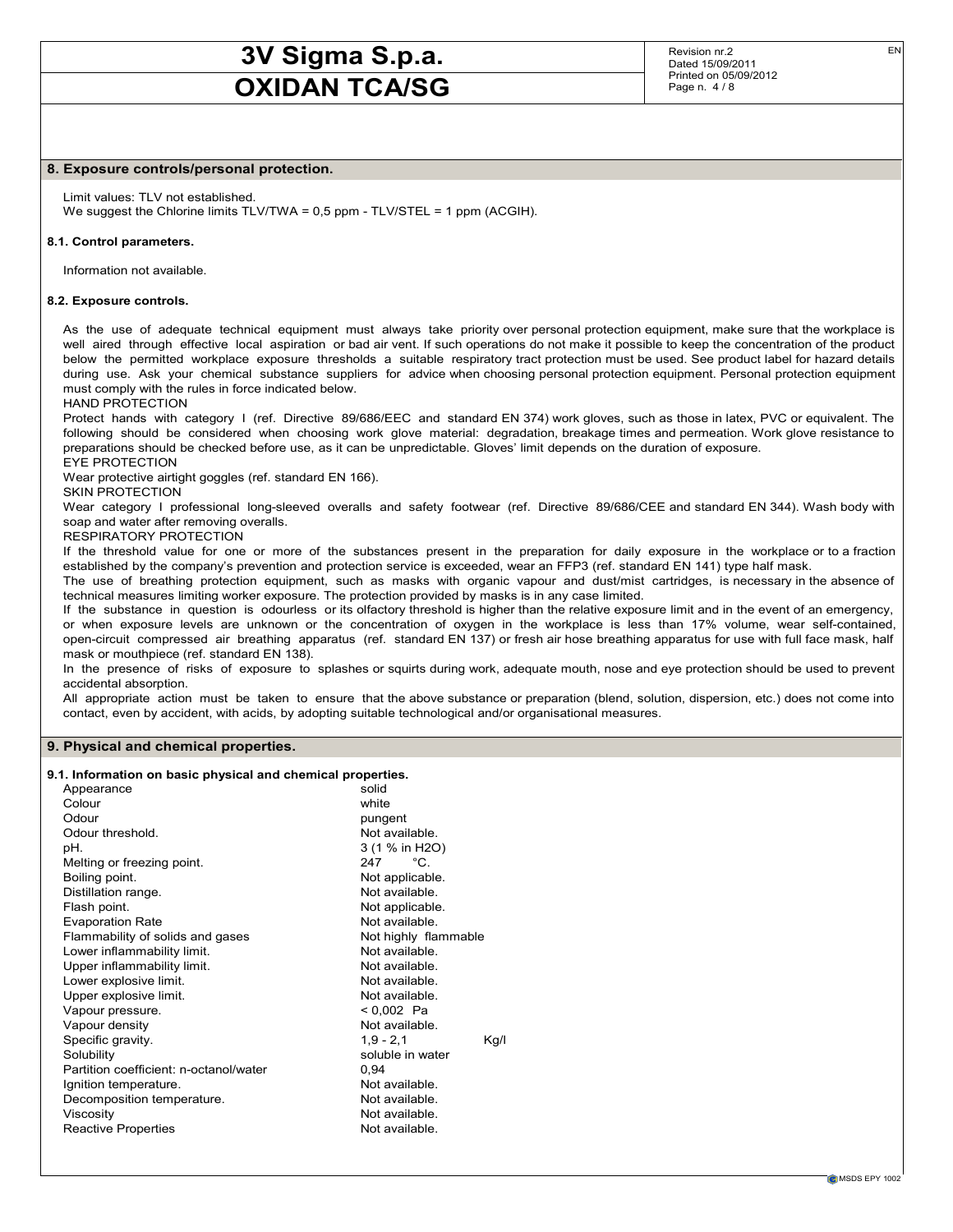Revision nr.2 Dated 15/09/2011 Printed on 05/09/2012 Page n. 5 / 8

#### **9.2. Other information.**

Information not available.

#### **10. Stability and reactivity.**

#### **10.1. Reactivity.**

The product may react exothermically on contact with strong oxidizing agents or reducers, strong acids or bases.

This product is a strong oxidizer. Avoid contact with any organic or inorganic oxidizable material. Contact with organic matter may cause fire. By contacts with acids decomposition occurs with chlorine development. Expecially, avoid contact with nitrogen containing compounds like ammonia, urea, amines or similar. Small quantities of water react with evolution of violently explosive nitrogen trichloride.

#### **10.2. Chemical stability.**

Excessively high temperatures can cause thermal decomposition.

High temperatures cause decomposition.

#### **10.3. Possibility of hazardous reactions.**

See paragraph 10.1.

#### **10.4. Conditions to avoid.**

Avoid heating the product.

Decomposition occurs if heated above 200°C. Decomposition is self-sustained with emission of toxic gases (chlorine and traces of phosgene) and heat.

#### **10.5. Incompatible materials.**

Oxidizing agents or reducers, strong acids or bases.

#### **10.6. Hazardous decomposition products.**

In the event of thermal decomposition or fire, vapours potentially dangerous to health may be released.

Chlorine, nitrogen trichloride, phosgene.

#### **11. Toxicological information.**

#### ACUTE TOXICITY

.

LD50 (oral, rat)  $> 700$  mg/kg bw LD50 (dermal, rabbit) > 2000 mg/kg bw LD50 (inhalation, rat)  $> 0.09$  mg/l -  $< 0.29$  mg/1

SKIN IRRITATION (rabbit): Irritant EYE IRRITATION (rabbit): Irritant SKIN SENSITIZATION (guinea pig): Not sensitizing

SUB-ACUTE TOXICITY Repeated dose toxicity sub-acute (oral): 114 mg/kg bw/d Repeated dose toxicity sub-acute (dermal): 114 mg/kg bw/d Repeated dose toxicity sub-acute (inhalation): 114 mg/kg bw/d - NAEC = 201 mg/m3 (8h)

CHRONIC TOXICITY Repeated dose toxicity chronic (oral): NOAEL = 154 mg/kg/day Repeated dose toxicity chronic (dermal): NOAEL = 154 mg/kg/day Repeated dose toxicitychronic (inhalation): NOAEL = 154 mg/kg/day

MUTAGENESIS/CARCINOGENESIS/REPRODUCTIVE TOXICITY

Adverse effects were not found in any of the conducted studies concerning mutagenesis or carcinogenesis. In addition in a two generation study and in two teratogenicity studies only parental toxicity was found at levels well above the chronic oral NOAEL.

#### **11.1. Information on toxicological effects.**

Acute effects: ingestion of this product is harmful. Even small amounts of product may cause serious health problems (stomach pain, nausea, sickness, diarrhoea). This product may slightly irritate mucosas, the upper respiratory tract, eyes, and skin. Exposure symptoms may include: sting, cough, asthma, laryngitis, respiratory disorders, headache, nausea and sickness. This product generates toxic harmful gases upon contact with acids.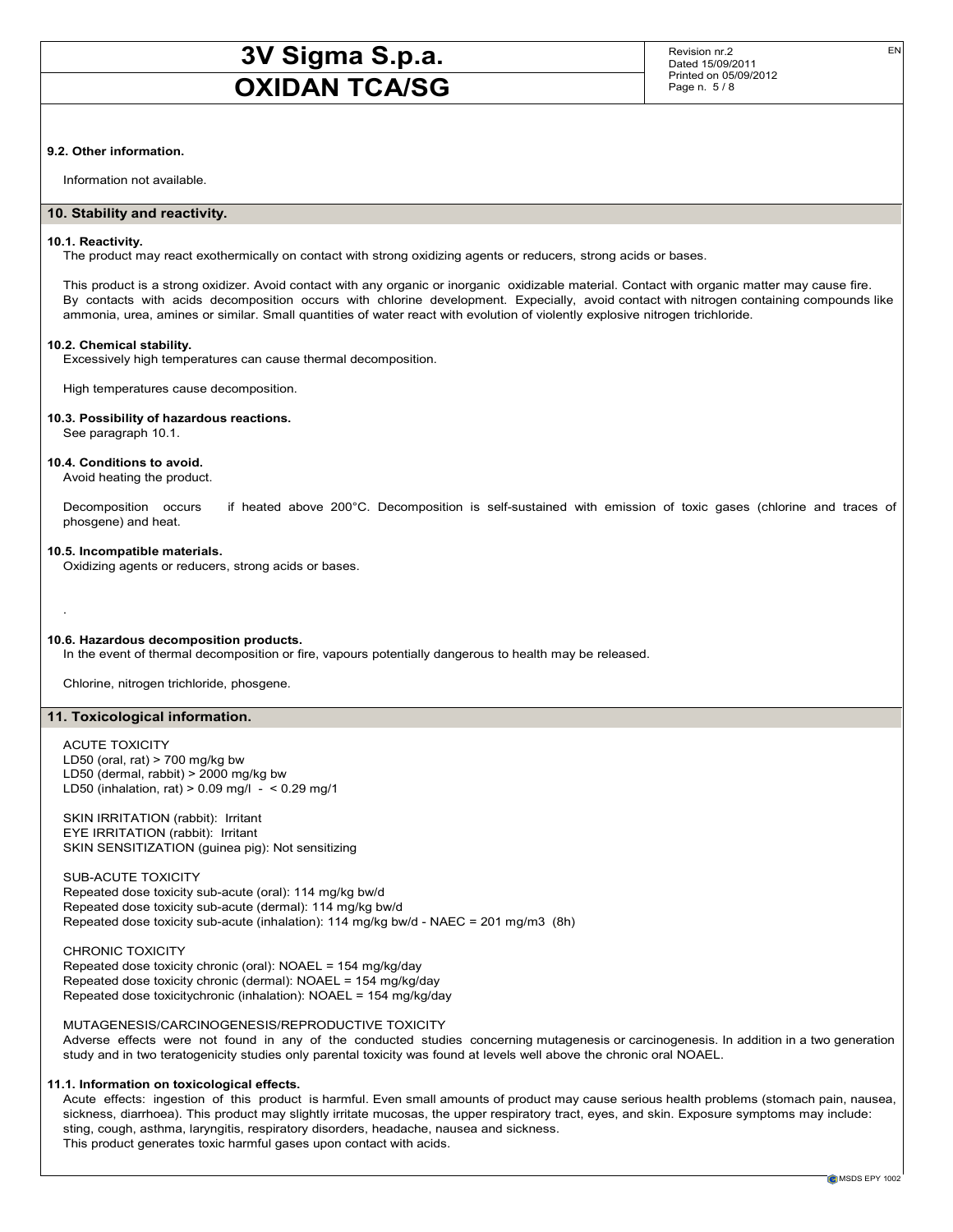Revision nr.2 Dated 15/09/2011 Printed on 05/09/2012 Page n. 6 / 8

Inhalation: In the existing acute inhalation studies, the test materials were ground to form a respirable powder. Only a small percentage of the commercial biocidal product is respirable or inhalable. Therefore, the result from the inhalation study is not applicable for classification and labelling and due to the minimal potential for inhalation presented by the marketed active substance, the inhalation route is not determinant for hazard identification.

#### **12. Ecological information.**

This product is dangerous for the environment and highly toxic for aquatic organisms. In the long term, it may even have negative effects on aquatic environment.

#### **12.1. Toxicity.**

TRICHLOROISOCYANURIC ACID LC50 (96h): 0,23 mg/l/96h Lepomis macrochirus

EC50 (48h): 0,17 mg/l/48h Daphnia magna

#### **12.2. Persistence and degradability.**

1,3,5-trichloro-and s-triazine-2,4,6(1H,3H,5H)-trione are unstable in the environment because the available chlorine is rapidly reduced. Cyanuric acid (or its monosodium salt) is the degradation product. Cyanuric acid is readily biodegradable in a large range of natural conditions and mainly in anaerobic conditions or when O2 concentration is low (1-3 ppm).

#### **12.3. Bioaccumulative potential.**

Log Kow =  $0.94$ .

#### **12.4. Mobility in soil.**

ADSORPTION (soil/sewage sludge, OECD 121): Adsorption coefficient: Koc ca. 51 (for cyanuric acid).

#### **12.5. Results of PBT and vPvB assessment.**

No appreciable bioaccumulation potential (log Ko/w < 1).

#### **12.6. Other adverse effects.**

No evidence.

#### **13. Disposal considerations.**

#### **13.1. Waste treatment methods.**

Reuse, when possible. Product residues should be considered special hazardous waste. The hazard level of waste containing this product should be evaluated according to applicable regulations.

Disposal must be performed through an authorised waste management firm, in compliance with national and local regulations. CONTAMINATED PACKAGING

Contaminated packaging must be recovered or disposed of in compliance with national waste management regulations.

#### **14. Transport information.**

These goods must be transported by vehicles authorized to the carriage of dangerous goods according to the provisions set out in the current edition of the Code of International Carriage of Dangerous Goods by Road (ADR) and in all the applicable national regulations. These goods must be packed in their original packagings or in packagings made of materials resistant to their content and not reacting dangerously with it. People loading and unloading dangerous goods must be trained on all the risks deriving from these substances and on all actions that must be taken in case of emergency situations.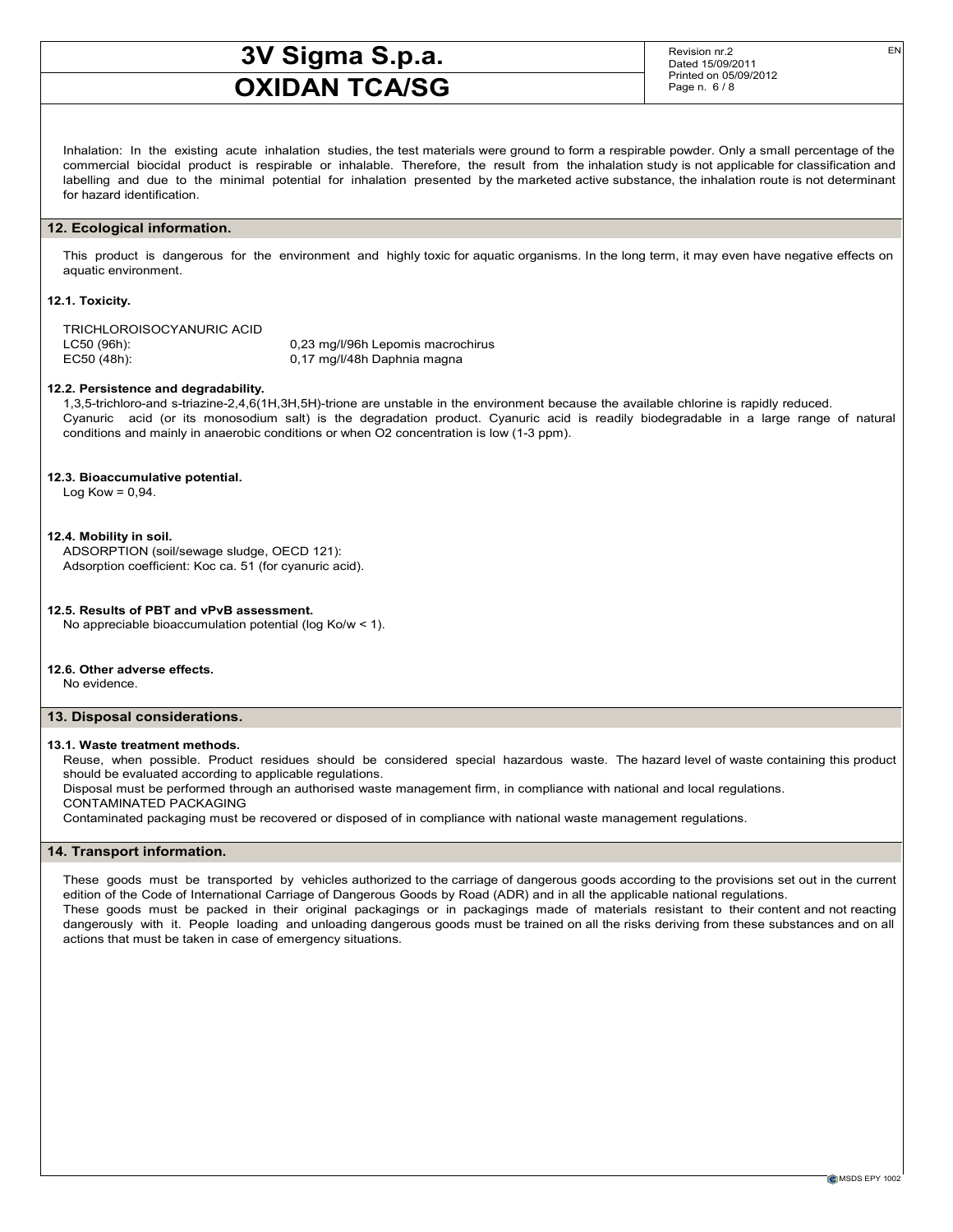### **3V Sigma S.p.a. OXIDAN TCA/SG** Revision nr.2 Dated 15/09/2011 Printed on 05/09/2012 Page n. 7 / 8 EN **Road and rail transport:** ADR/RID Class: 5.1 UN: 2468 Packing Group: II<br>
Label: 5.1 Label: Nr. Kemler: 50<br>
Limited Quantity. 1 kg Limited Quantity. 1 kg<br>Tunnel restriction code. (E) Tunnel restriction code. Proper Shipping Name: TRICHLOROISOCYANURIC ACID, DRY **Carriage by sea (shipping):** IMO Class: 5.1 UN: 2468 Packing Group: II Label: 5.1 EMS: F-A, S-Q Marine Pollutant. The Marine Pollutant. Proper Shipping Name: TRICHLOROISOCYANURIC ACID, DRY **Transport by air:** IATA: 5.1 UN: 2468 Packing Group: II Label: 5.1 Cargo: Packaging instructions: 562 Maximum quantity: 25 Kg Pass.: Packaging instructions:  $558$  Maximum quantity:  $5\text{ kg}$ Proper Shipping Name: TRICHLOROISOCYANURIC ACID, DRY **15. Regulatory information. 15.1. Safety, health and environmental regulations/legislation specific for the substance or mixture.** Seveso category. 3, 9i Restrictions relating to the product or contained substances pursuant to Annex XVII to EC Regulation 1907/2006. None. Substances in Candidate List (Art. 59 REACH). None. Substances subject to authorisarion (Annex XIV REACH). None. Healthcare controls. Workers exposed to this chemical agent must not undergo health checks, provided that available risk-assessment data prove that the risks related to the workers' health and safety are modest and that the 98/24/EC directive is respected. **15.2. Chemical safety assessment.** No chemical safety assessment has been processed for the mixture and the substances it contains. The relative CSR has been prepared and the relative exposure scenario is available. **16. Other information.** Text of hazard (H) indications mentioned in section 2-3 of the sheet: **Ox. Sol. 2** Oxidising solid, category 2 **Acute Tox. 4** Acute toxicity, category 4<br>**Eye Irrit. 2** Eye irritation, category 2 **Eye Irrit. 2** Eye irritation, category 2<br>**STOT SE 3** Specific target organ toxi Specific target organ toxicity - single exposure, category 3

**Aquatic Acute 1** Hazardous to the aquatic environment, acute toxicity category 1

**Aquatic Chronic 1**Hazardous to the aquatic environment, chronic toxicity category 1